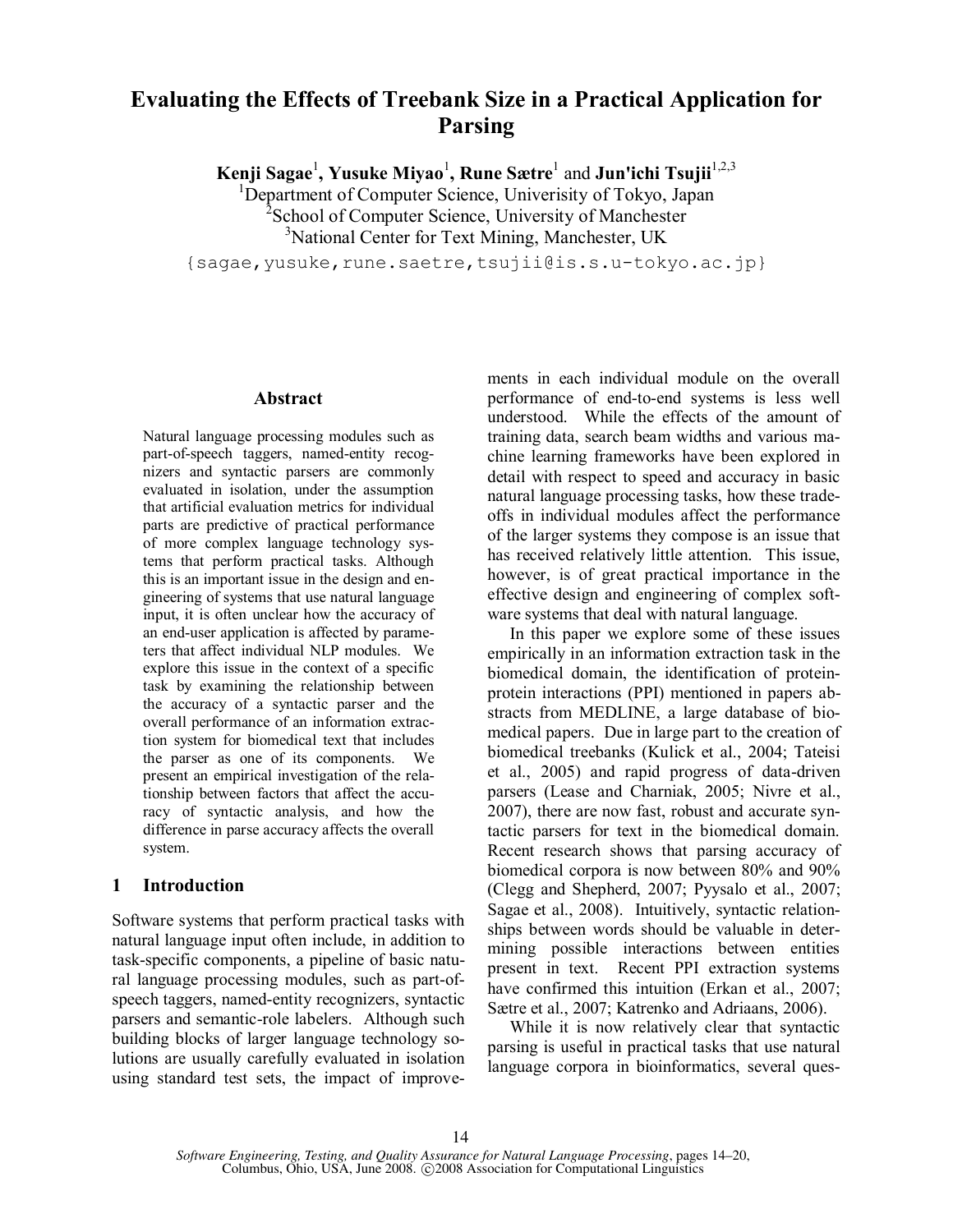tions remain as to research issues that affect the design and testing of end-user applications, including how syntactic analyses should be used in a practical setting, whether further improvements in parsing technologies will result in further improvements in practical systems, whether it is important to continue the development of treebanks and parser adaptation techniques for the biomedical domain, and how much effort should be spent on comparing and benchmarking parsers for biomedical data. We attempt to shed some light on these matters by presenting experiments that show the relationship of the accuracy of a dependency parser and the accuracy of the larger PPI system that includes the parser. We investigate the effects of domain-specific treebank size (the amount of available manually annotated training data for syntactic parsers) and final system performance, and obtain results that should be informative to researchers in bioinformatics who rely on existing NLP resources to design information extraction systems, as well as to members of the parsing community who are interested in the practical impact of parsing research.

In section 2 we discuss our motivation and related efforts. Section 3 describes the system for identification of protein-protein interactions used in our experiments, and in section 4 describes the syntactic parser that provides the analyses for the PPI system, and the data used to train the parser. We describe our experiments, results and analysis in section 5, and conclude in section 6.

## **2 Motivation and related work**

While recent work has addressed questions relating to the use of different parsers or different types of syntactic representations in the PPI extraction task (Sætre et al., 2007, Miyao et al., 2008), little concrete evidence has been provided for potential benefits of improved parsers or additional resources for training syntactic parsers. In fact, although there is increasing interest in parser evaluation in the biomedical domain in terms of precision/recall of brackets and dependency accuracy (Clegg and Shepherd, 2007; Pyysalo et al., 2007; Sagae et al., 2008), the relationship between these evaluation metrics and the performance of practical information extraction systems remains unclear. In the parsing community, relatively small accuracy gains are often reported as success stories, but again, the precise impact of such improvements on practical tasks in bioinformatics has not been established.

One aspect of this issue is the question of domain portability and domain adaptation for parsers and other NLP modules. Clegg and Shepherd (2007) mention that available statistical parsers appear to overfit to the newswire domain, because of their extensive use of the Wall Street Journal portion of the Penn Treebank (Marcus et al., 1994) during development and training. While this claim is supported by convincing evaluations that show that parsers trained on the WSJ Penn Treebank alone perform poorly on biomedical text in terms of accuracy of dependencies or bracketing of phrase structure, the benefits of using domainspecific data in terms of practical system performance have not been quantified. These expected benefits drive the development of domain-specific resources, such as the GENIA treebank (Tateisi et al., 2005), and parser domain adaption (Hara et al., 2007), which are of clear importance in parsing research, but of largely unconfirmed impact on practical systems.

Quirk and Corston-Oliver (2006) examine a similar issue, the relationship between parser accuracy and overall system accuracy in syntaxinformed machine translation. Their research is similar to the work presented here, but they focused on the use of varying amounts of out-ofdomain training data for the parser, measuring how a translation system for technical text performed when its syntactic parser was trained with varying amounts of Wall Street Journal text. Our work, in contrast, investigates the use of domain-specific training material in parsers for biomedical text, a domain where significant amounts of effort are allocated for development of domain-specific NLP resources in hope that such resources will result in better overall performance in practical systems.

## **3 A PPI extraction system based on syntactic parsing**

PPI extraction is an NLP task to identify protein pairs that are mentioned as interacting in biomedical papers. Figure 2 shows two sentences that include protein names: the former sentence mentions a protein interaction, while the latter does not. Given a protein pair, PPI extraction is a task of binary classification; for example, <IL-8, CXCR1>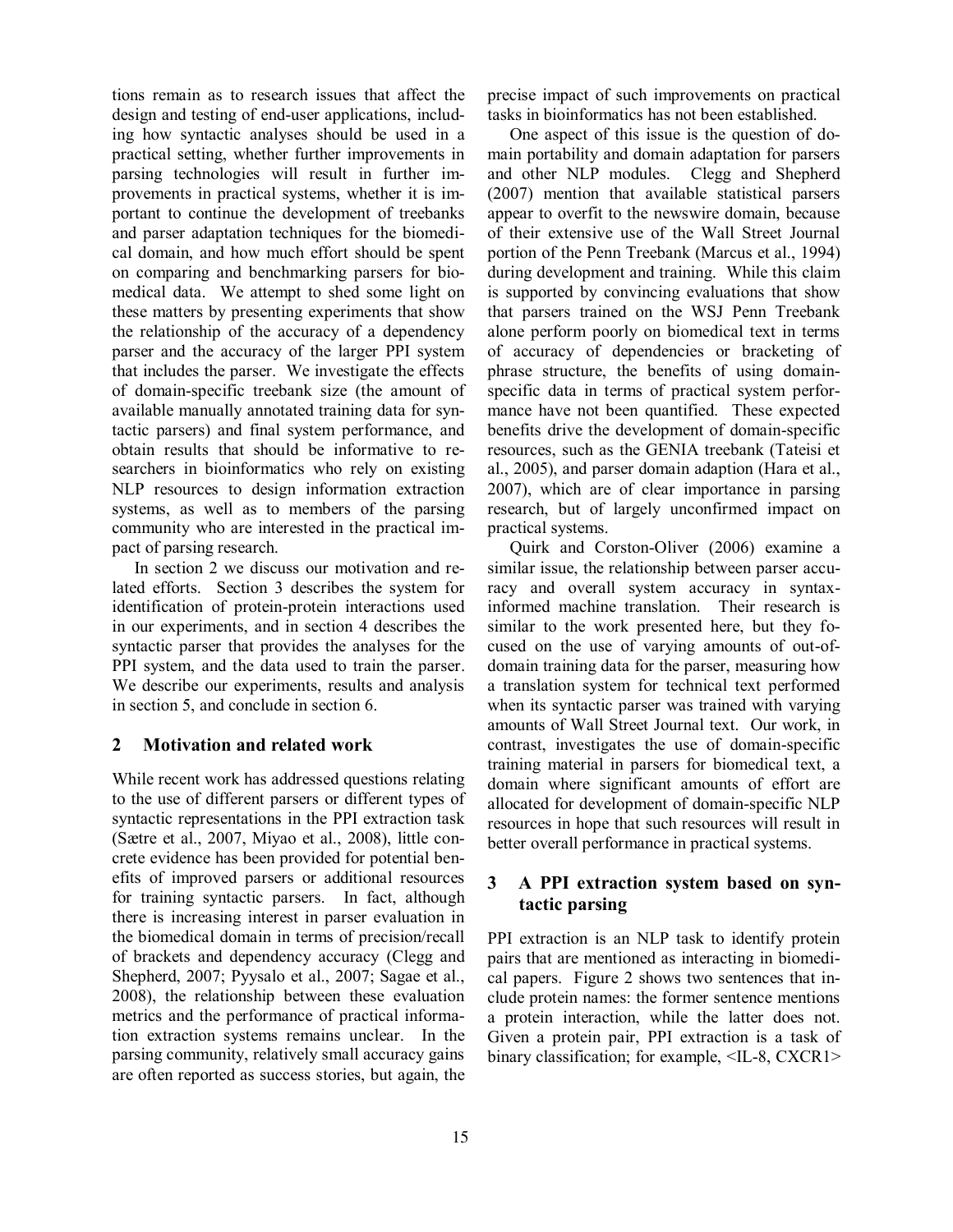This study demonstrates that **IL-8** recognizes and activates **CXCR1**, **CXCR2**, and the **Duffy antigen** by distinct mechanisms.

The molar ratio of serum **retinol-binding protein** (**RBP**) to **transthyretin** (**TTR**) is not useful to assess vitamin A status during infection in hospitalized children.

Figure 2: Example sentences with protein names

is a positive example, and <RBP, TTR> is a negative example.

Following recent work on using dependency parsing in systems that identify protein interactions in biomedical text (Erkan et al., 2007; Sætre et al., 2007; Katrenko and Adriaans, 2006), we have built a system for PPI extraction that uses dependency relations as features. As exemplified, for the protein pair **IL-8** and **CXCR1** in the first sentence of Figure 2, a dependency parser outputs a dependency tree shown in Figure 1. From this dependency tree, we can extract a dependency path between **IL-8** and **CXCR1** (Figure 3), which appears to be a strong clue in knowing that these proteins are mentioned as interacting.

The system we use in this paper is similar to the one described in Sætre et al. (2007), except that it uses syntactic dependency paths obtained with a dependency parser, but not predicate-argument paths based on deep-parsing. This method is based on SVM with SubSet Tree Kernels (Collins, 2002; Moschitti, 2006). A dependency path is encoded as a flat tree as depicted in Figure 4. Because a tree kernel measures the similarity of trees by counting common subtrees, it is expected that the system finds effective subsequences of dependency paths. In addition to syntactic dependency features, we incorporate bag-of-words features, which are regarded as a strong baseline for IE systems. We use lemmas of words before, between and after the pair of target proteins.

In this paper, we use Aimed (Bunescu and Mooney, 2004), which is a popular benchmark for the evaluation of PPI extraction systems. The Aimed corpus consists of 225 biomedical paper abstracts (1970 sentences), which are sentence-





Figure 3: A dependency path between protein names

split, tokenized, and annotated with proteins and PPIs.

## **4 A data-driven dependency parser for biomedical text**

The parser we used as component of our PPI extraction system was a shift-reduce dependency parser that uses maximum entropy models to determine the parser's actions. Our overall parsing approach uses a best-first probabilistic shift-reduce algorithm, working left-to right to find labeled dependencies one at a time. The algorithm is essentially a dependency version of the constituent parsing algorithm for probabilistic parsing with LR-like data-driven models described by Sagae and Lavie (2006). This dependency parser has been shown to have state-of-the-art accuracy in the CoNLL shared tasks on dependency parsing (Buchholz and Marsi, 2006; Nivre, 2007). Sagae and Tsujii (2007) present a detailed description of the parsing approach used in our work, including the parsing algorithm and the features used to classify parser actions. In summary, the parser uses an algorithm similar to the LR parsing algorithm (Knuth, 1965), keeping a stack of partially built syntactic structures, and a queue of remaining input tokens. At each step in the parsing process, the parser can apply a shift action (remove a token from the front of the queue and place it on top of the stack), or a reduce action (pop the two topmost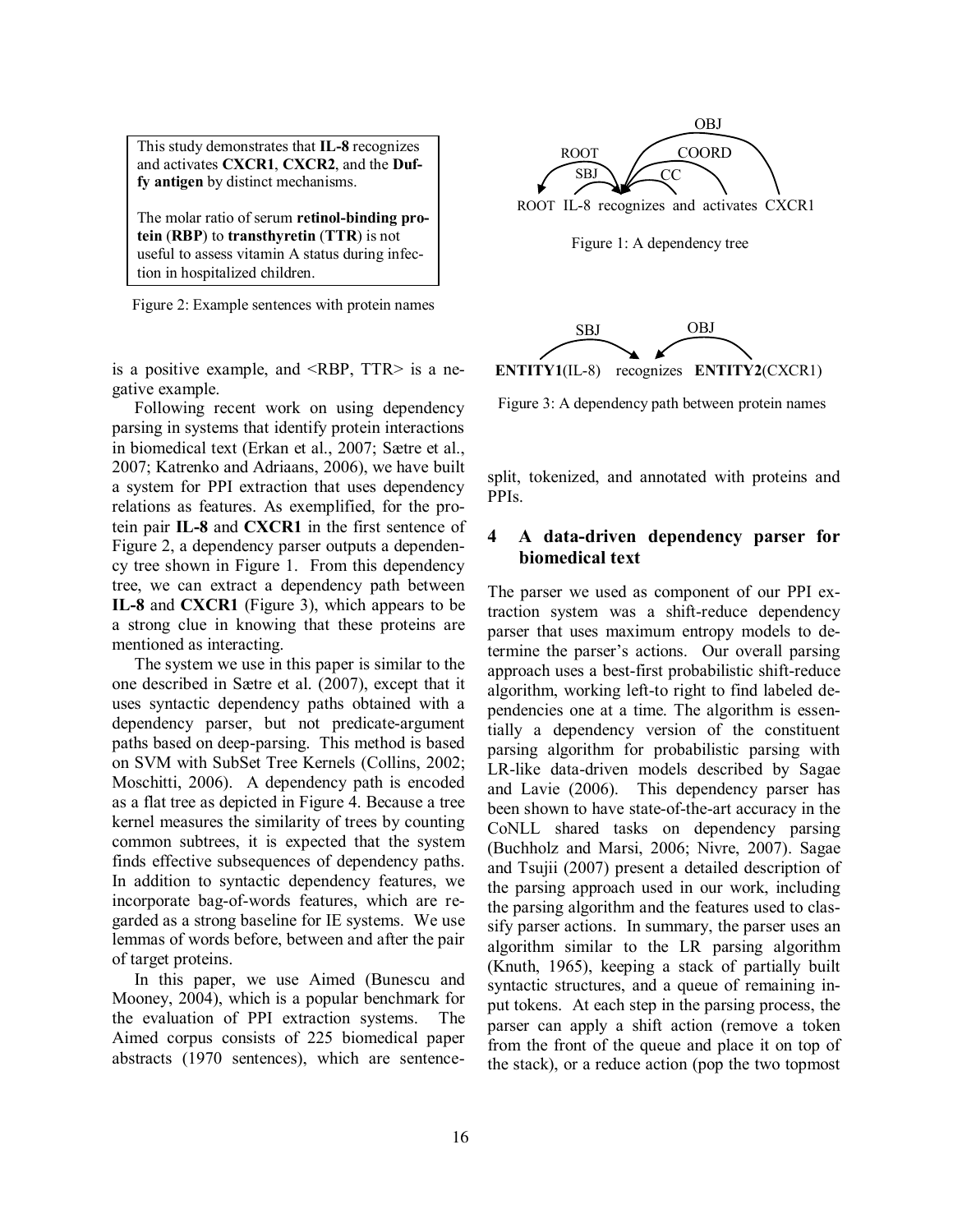```
(dep_path (SBJ (ENTITY1 ecognizes))
(rOBJ (recognizes ENTITY2)))
```
Figure 4: A tree kernel representation of the dependency path

stack items, and push a new item composed of the two popped items combined in a single structure). This parsing approach is very similar to the one used successfully by Nivre et al. (2006), but we use a maximum entropy classifier (Berger et al., 1996) to determine parser actions, which makes parsing considerably faster. In addition, our parsing approach performs a search over the space of possible parser actions, while Nivre et al.'s approach is deterministic.

The parser was trained using 8,000 sentences from the GENIA Treebank (Tateisi et al., 2005), which contains abstracts of papers taken from MEDLINE, annotated with syntactic structures. To determine the effects of training set size on the parser, and consequently on the PPI extraction system, we trained several parsing models with different amounts of GENIA Treebank data. We started with 100 sentences, and increased the training set by 100 sentence increments, up to 1,000 sentences. From that point, we increased the training set by 1,000 sentence increments. Figure 5 shows the labeled dependency accuracy for the varying sizes of training sets. The accuracy was measured on a portion of the GENIA Treebank reserved as development data. The result clearly demonstrates that the increase in the size of the training set contributes to increasing parse accuracy. Training the parser with only 100 sentences results in parse accuracy of about 72.5%. Accuracy rises sharply with additional training data until the size of the training set reaches about 1,000 sentences (about 82.5% accuracy). From there, accuracy climbs consistently, but slowly, until 85.6% accuracy is reached with 8,000 sentences of training data.

It should be noted that parser accuracy on the Aimed data used in our PPI extraction experiments may be slightly lower, since the domain of the GENIA Treebank is not exactly the same as the Aimed corpus. Both of them were extracted from MEDLINE, but the criteria for data selection were not the same in the two corpora, creating possible differences in sub-domains. We also note that the accuracy of a parser trained with more than 40,000 sentences from the Wall Street Journal portion of the Penn Treebank is under 79%, a level equivalent to that obtained by training the parser with only 500 sentences of GENIA data.



Figure 5: Data size vs. parse accuracy

#### **5 Experiments and Results**

In this section we present our PPI extraction experiments applying the dependency parsers trained with the different amounts of the GENIA Treebank in our PPI system. As we mentioned, the GENIA Treebank is used for training the parser, while the Aimed is used for training and evaluation of PPI extraction. A part-of-speech tagger trained with GENIA and PennBioIE was used. We do not apply automatic protein name detection, and instead use the gold-standard protein annotations in the Aimed corpus. Before running a parser, multiword protein names are concatenated and treated as single words. As described in Section 3, bag-of-words and syntactic dependency paths are fed as features to the PPI classifier. The accuracy of PPI extraction is measured by the abstract-wise 10-fold cross validation (Sætre et al, 2007).

When we use the part-of-speech tagger and the dependency parser trained with WSJ, the accuracy (F-score) of PPI extraction on this data set is 55.2. The accuracy increases to 56.9 when we train the part-of-speech tagger with GENIA and Penn BioIE, while using the WSJ-trained parser. This confirms the claims by Lease and Charniak (2005) that subsentential lexical analysis alone is helpful in adapting WSJ parsers to the biomedical domain. While Lease and Charniak looked only at parse accuracy,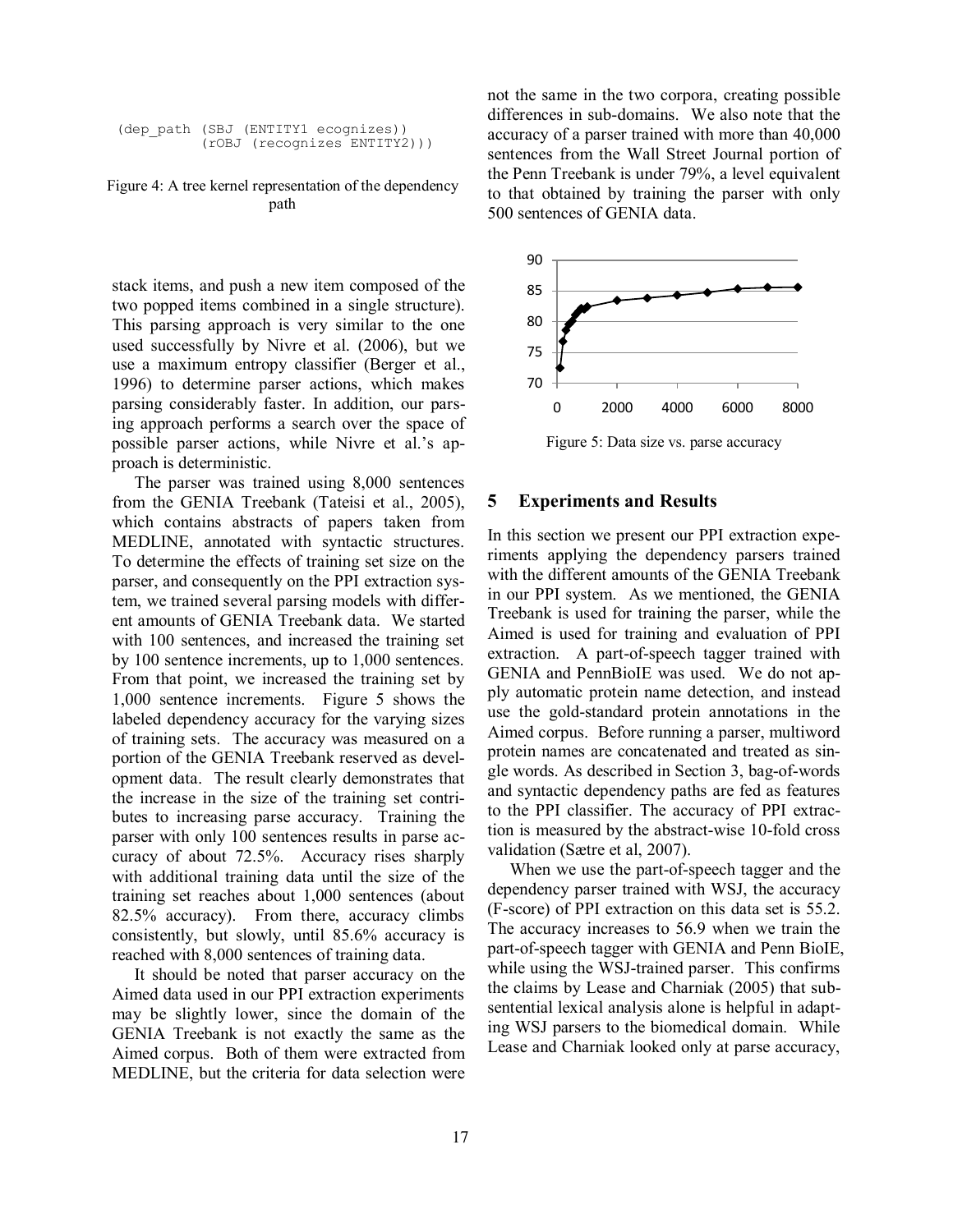our result shows that the increase in parse accuracy is, as expected, beneficial in practice.

Figure 6 shows the relationship between the amount of parser training data and the F-score for the PPI extraction. The result shows that the accuracy of PPI extraction increases with the use of more sentences to train the parser. The best accuracy was obtained when using 4,000 sentences, where parsing accuracy is around 84.3. Although it may appear that further increasing the training data for the parser may not improve the PPI extraction accuracy (since only small and inconsistent variations in F-score are observed in Figure 6), when we plot the curves shown in Figures 5 and 6 in a single graph (Figure 7), we see that the two curves match each other to a large extent. This is supported by the strong correlation between parse accuracy and PPI accuracy observed in Figure 8. While this suggests that training the parser with a larger treebank may result in improved accuracy in PPI extraction, we observe that a 1% absolute improvement in parser accuracy corresponds roughly to a 0.25 improvement in PPI extraction F-score. Figure 5 indicates that to obtain even a 1% improvement in parser accuracy by using more training data, the size of the treebank would have to increase significantly.

Although the results presented so far seem to suggest the need for a large data annotation effort to achieve a meaningful improvement in PPI extraction accuracy, there are other ways to improve the overall accuracy of the system without an improvement in parser accuracy. One obvious alternative is to increase the size of the PPI-annotated corpus (which is distinct from the treebank used to train the parser). As mentioned in section 3, our system is trained using the Aimed corpus, which contains 225 abstracts from biomedical papers with manual annotations indicating interactions between proteins. Pairs of proteins with no interaction described in the text are used as negative examples, and pairs of proteins described as interacting are used as positive examples. The corpus contains a total of roughly 9,000 examples. Figure 9 shows how the overall system accuracy varies when different amounts of training data (varying amounts of training examples) are used to train the PPI system (keeping the parse accuracy constant, using all of the available training data in the GENIA treebank to train the parser). While Figure 5 indicates that a significant improvement in parse accuracy requires a large increase in the treebank used to train the parser, and Figure 7 shows that improvements in PPI extraction accuracy may require a sizable improvement in parse accuracy, Figure 9 suggests that even a relatively small increase in the PPI corpus may lead to a significant improvement in PPI extraction accuracy.



Figure 6: Parser training data size vs. PPI extraction accuracy



Figure 7: Parser training data size vs. parser accuracy and PPI extraction accuracy



Figure 8: Parse accuracy vs. PPI extraction accuracy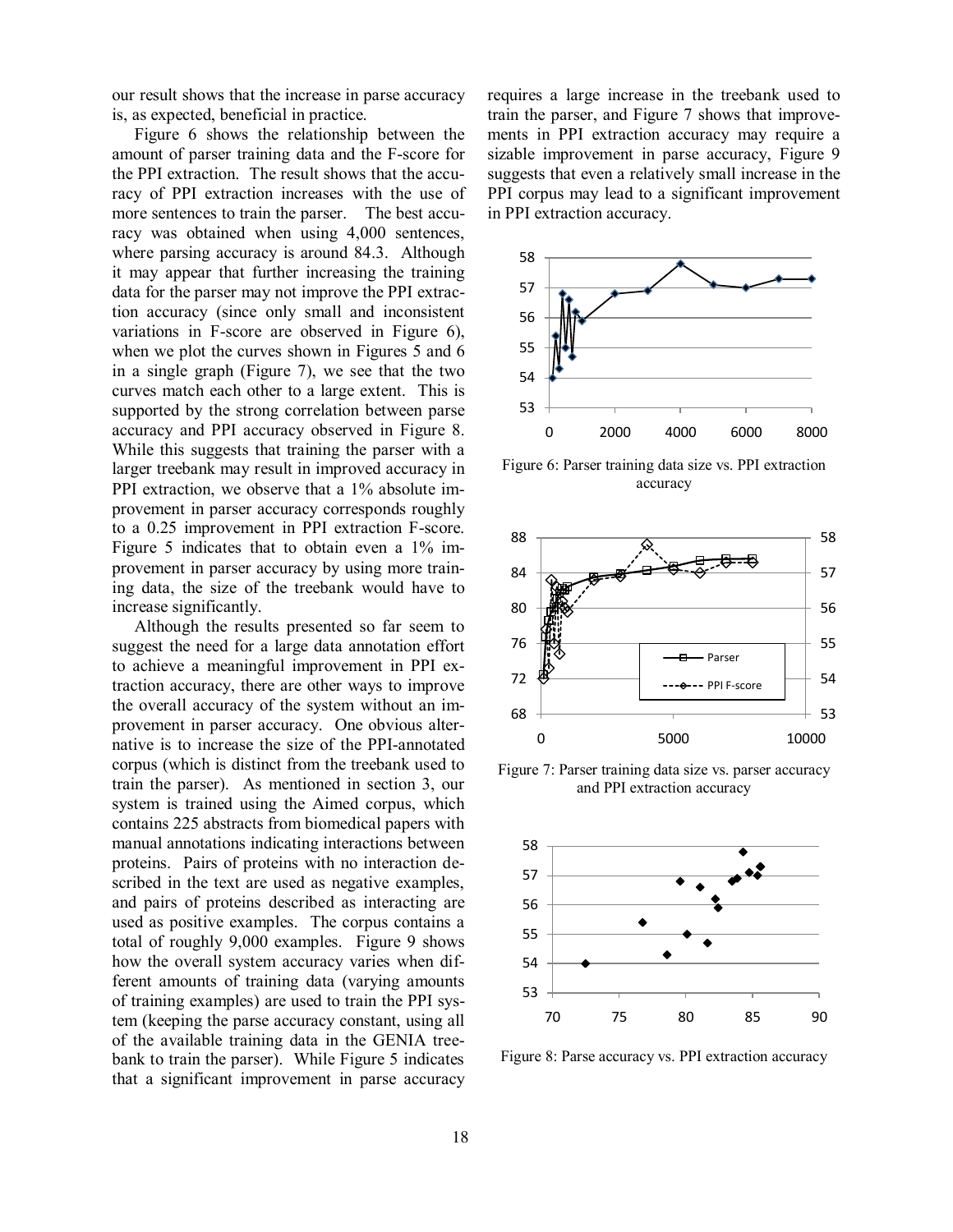

Figure 9: Number of PPI training examples vs. PPI extraction accuracy

While some of the conclusions that can be drawn from these results may be somewhat surprising, most are entirely expected. However, even in these straightforward cases, our experiments provide some empirical evidence and concrete quantitative analysis to complement intuition. We see that using domain-specific training data for the parsing component for the PPI extraction system produces superior results, compared to using training data from the WSJ Penn Treebank. When the parser trained on WSJ sentences is used, PPI extraction accuracy is about 55, compared to over 57 when sentences from biomedical papers are used. This corresponds fairly closely to the differences in parser accuracy: the accuracy of the parser trained on 500 sentences from GENIA is about the same as the accuracy of the parser trained on the entire WSJ Penn Treebank, and when these parsers are used in the PPI extraction system, they result in similar overall task accuracy. However, the results obtained when a domain-specific POS tagger is combined with a parser trained with out-of-domain data, overall PPI results are nearly at the same level as those obtained with domain-specific training data (just below 57 with a domain-specific POS tagger and out-of-domain parser, and just above 57 for domain-specific POS tagger and parser). At the same time, the argument against annotating domain-specific data for parsers in new domains is not a strong one, since higher accuracy levels (for both the parser and the overall system) can be obtained with a relatively small amount of domainspecific data.

Figures 5, 6 and 7 also suggest that additional efforts in improving parser accuracy (through the use of feature engineering, other machine learning techniques, or an increase in the size of its training set) could improve PPI extraction accuracy, but a large improvement in parser accuracy may be required. When we combine these results with the findings obtained by Miyao et al. (2008), they suggest that a better way to improve the overall system is to spend more effort in designing a specific syntactic representation that addresses the needs of the system, instead of using a generic representation designed for measuring parser accuracy. Another potentially fruitful course of action is to design more sophisticated and effective ways for information extraction systems to use NLP tools, rather than simply extracting features that correspond to small fragments of syntactic trees. Of course, making proper use of natural language analysis is a considerable challenge, but one that should be kept in mind through the design of practical systems that use NLP components.

#### **6 Conclusion**

This paper presented empirical results on the relationship between the amount of training data used to create a dependency parser, and the accuracy of a system that performs identification of proteinprotein interactions using the dependency parser. We trained a dependency parser with different amounts of data from the GENIA Treebank to establish how the improvement in parse accuracy corresponds to improvement in practical task performance in this information extraction task. While parsing accuracy clearly increased with larger amounts of data, and is likely to continue increasing with additional annotation of data for the GENIA Treebank, the trend in the accuracy of PPI extraction indicates that a sizable improvement in parse accuracy may be necessary for improved detection of protein interactions.

When combined with recent findings by Miyao et al. (2008), our results indicate that further work in designing PPI extraction systems that use syntactic dependency features would benefit from more adequate syntactic representations or more sophisticated use of NLP than simple extraction of syntactic subtrees. Furthermore, to improve accuracy in this task, efforts on data annotation should focus on task-specific data (manual annotation of